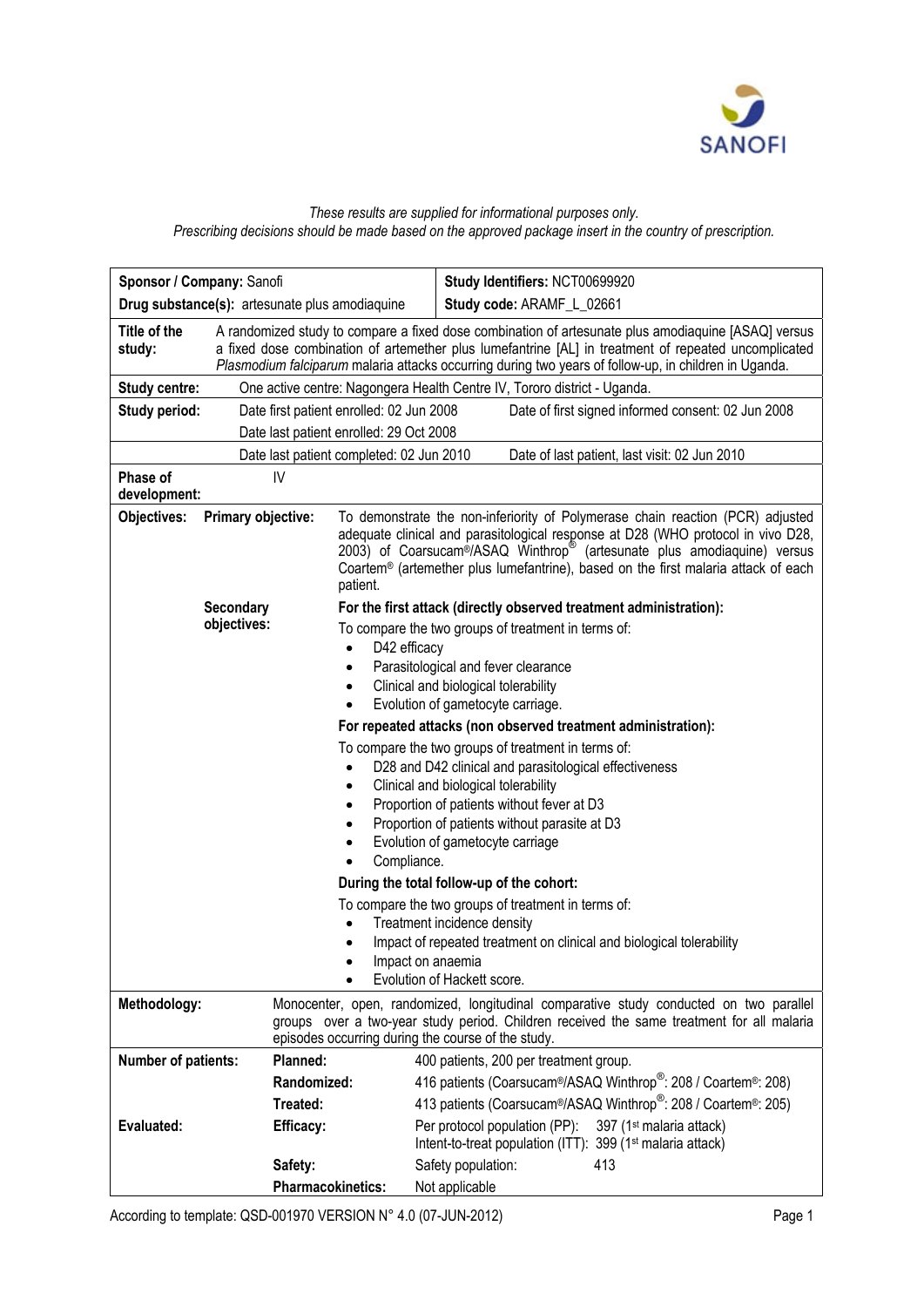

| Diagnosis and criteria<br>for inclusion: | Inclusion in the cohort: Children aged 6 to 59 months presenting confirmed malaria infection with<br>Plasmodium falciparum parasitemia $\geq$ 2000 asexual parasites / $\mu$ L of blood and whom parents/legal<br>representative gave written informed consent.                                                                         |                                                                                                                                                                                                      |  |  |  |  |  |  |  |  |  |
|------------------------------------------|-----------------------------------------------------------------------------------------------------------------------------------------------------------------------------------------------------------------------------------------------------------------------------------------------------------------------------------------|------------------------------------------------------------------------------------------------------------------------------------------------------------------------------------------------------|--|--|--|--|--|--|--|--|--|
|                                          | Inclusion for each attack: Confirmed Plasmodium infection with positive parasitemia.<br>Could not been included: children presenting with at least one danger sign of malaria (e.g.<br>haemoglobin value < 5g/dL), a severe concomitant disease or known disturbances of electrolyte<br>balance (e.g. hypokalaemia or hypomagnesaemia). |                                                                                                                                                                                                      |  |  |  |  |  |  |  |  |  |
| <b>Study treatments:</b>                 | Investigational medicinal product: Coarsucam <sup>®</sup> /ASAQ Winthrop®, fixed-dose combination of<br>artesunate (AS) and amodiaquine (AQ)                                                                                                                                                                                            |                                                                                                                                                                                                      |  |  |  |  |  |  |  |  |  |
|                                          | Formulation:                                                                                                                                                                                                                                                                                                                            | Infants tablets: AS 25/AQ 67.5 mg                                                                                                                                                                    |  |  |  |  |  |  |  |  |  |
|                                          |                                                                                                                                                                                                                                                                                                                                         | Toddlers tablets: AS 50/AQ 135 mg                                                                                                                                                                    |  |  |  |  |  |  |  |  |  |
|                                          |                                                                                                                                                                                                                                                                                                                                         | Children tablets: AS 100/AQ 270 mg                                                                                                                                                                   |  |  |  |  |  |  |  |  |  |
|                                          | Route of                                                                                                                                                                                                                                                                                                                                | Oral route                                                                                                                                                                                           |  |  |  |  |  |  |  |  |  |
|                                          | administration:                                                                                                                                                                                                                                                                                                                         | Supervised administration for the first attack                                                                                                                                                       |  |  |  |  |  |  |  |  |  |
|                                          |                                                                                                                                                                                                                                                                                                                                         | Unsupervised administrations for following attacks (except for the 1st intake)                                                                                                                       |  |  |  |  |  |  |  |  |  |
|                                          | Dose regimen:                                                                                                                                                                                                                                                                                                                           | Once daily, dose according to bodyweight range: weight ≥5 and <9kg: 1 tablet<br>of 25/67.5mg; weight $\geq$ 9 and <18kg: 1 tablet of 50/135mg; weight $\geq$ 18 and<br><36kg: 1 tablet of 100/270mg; |  |  |  |  |  |  |  |  |  |
|                                          |                                                                                                                                                                                                                                                                                                                                         | Reference therapy: Coartem®, (artemether + lumefantrine - AL)                                                                                                                                        |  |  |  |  |  |  |  |  |  |
|                                          | Formulation:                                                                                                                                                                                                                                                                                                                            | Tablets: 20/120 mg                                                                                                                                                                                   |  |  |  |  |  |  |  |  |  |
|                                          | Route of                                                                                                                                                                                                                                                                                                                                | Oral route                                                                                                                                                                                           |  |  |  |  |  |  |  |  |  |
|                                          | administration:                                                                                                                                                                                                                                                                                                                         | Supervised administration for the first attack                                                                                                                                                       |  |  |  |  |  |  |  |  |  |
|                                          |                                                                                                                                                                                                                                                                                                                                         | Unsupervised administrations for following attacks (except for the 1st intake)                                                                                                                       |  |  |  |  |  |  |  |  |  |
|                                          | Dose regimen:                                                                                                                                                                                                                                                                                                                           | Twice daily, dose according to bodyweight range: weight <15 kg: 1<br>tablet/intake; weight ≥15 and <25 kg: 2 tablets/intake; weight ≥25 and <35 kg:<br>3 tablets/intake.                             |  |  |  |  |  |  |  |  |  |
| <b>Duration of treatment:</b>            | 3 days                                                                                                                                                                                                                                                                                                                                  |                                                                                                                                                                                                      |  |  |  |  |  |  |  |  |  |
| <b>Duration of observation:</b>          |                                                                                                                                                                                                                                                                                                                                         | Each attack occurring during the 2-year study period was actively followed for 42 days.                                                                                                              |  |  |  |  |  |  |  |  |  |
| Criteria for evaluation:                 | <b>Efficacy</b><br>Pharmacodynamic                                                                                                                                                                                                                                                                                                      | PCR-corrected and uncorrected clinical and parasitological cure rate at D28<br>and D42 (WHO classification)                                                                                          |  |  |  |  |  |  |  |  |  |
|                                          |                                                                                                                                                                                                                                                                                                                                         | For the first attack: fever and parasitological clearance by measuring the<br>axillary temperature and monitoring parasitemia                                                                        |  |  |  |  |  |  |  |  |  |
|                                          |                                                                                                                                                                                                                                                                                                                                         | For the following attacks: proportion of apyretic patients at D3 and proportion<br>of patients without parasites at D3                                                                               |  |  |  |  |  |  |  |  |  |
|                                          |                                                                                                                                                                                                                                                                                                                                         | Clinical efficacy : evolution of baseline symptoms (all clinical symptoms were<br>graded)                                                                                                            |  |  |  |  |  |  |  |  |  |
|                                          |                                                                                                                                                                                                                                                                                                                                         | Treatment compliance based on number of residual tablets in blisters                                                                                                                                 |  |  |  |  |  |  |  |  |  |
|                                          |                                                                                                                                                                                                                                                                                                                                         | Treatment incidence density during the 2 years study period (comparison of<br>the number of malaria attacks between the two arms during the 2 years)                                                 |  |  |  |  |  |  |  |  |  |
|                                          |                                                                                                                                                                                                                                                                                                                                         | Mean delay between 2 attacks during the 2 years study period                                                                                                                                         |  |  |  |  |  |  |  |  |  |
|                                          | <b>Safety</b>                                                                                                                                                                                                                                                                                                                           | Clinical tolerability (incidence and intensity of recorded Adverse Event (AE))                                                                                                                       |  |  |  |  |  |  |  |  |  |
|                                          |                                                                                                                                                                                                                                                                                                                                         | Biological tolerability (Haemoglobin, Bilirubin, Alanine Aminotransferase<br>(ALAT), Creatinine, Leukocytes, Neutrophils, and Platelets count)                                                       |  |  |  |  |  |  |  |  |  |
|                                          | <b>Treatment</b><br>compliance                                                                                                                                                                                                                                                                                                          | Tablet count at end-of-treatment visit (D3),                                                                                                                                                         |  |  |  |  |  |  |  |  |  |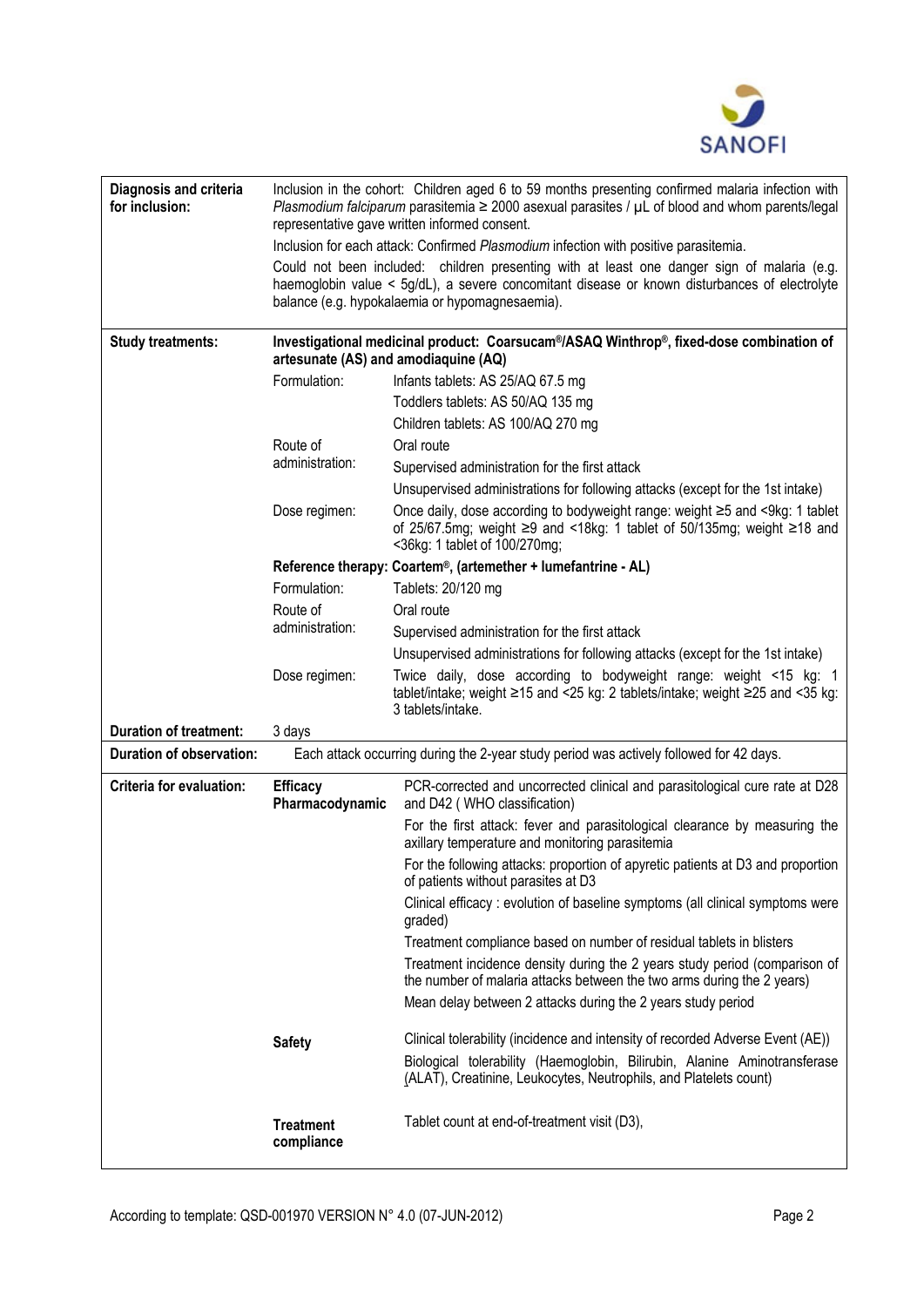

| <b>Pharmacokinetics</b>                                                                    |                                                                                                                                                                                                                                                                                  |                |                                                                                                                                                                                            | Not applicable                                                                                                                                                                                                                                                                                                                                                                                      |                |                                                        |     |                |         |                       |     |            |                    |  |
|--------------------------------------------------------------------------------------------|----------------------------------------------------------------------------------------------------------------------------------------------------------------------------------------------------------------------------------------------------------------------------------|----------------|--------------------------------------------------------------------------------------------------------------------------------------------------------------------------------------------|-----------------------------------------------------------------------------------------------------------------------------------------------------------------------------------------------------------------------------------------------------------------------------------------------------------------------------------------------------------------------------------------------------|----------------|--------------------------------------------------------|-----|----------------|---------|-----------------------|-----|------------|--------------------|--|
| Pharmacokinetics/Pharmacodynamics sampling times and bioanalytical methods: not applicable |                                                                                                                                                                                                                                                                                  |                |                                                                                                                                                                                            |                                                                                                                                                                                                                                                                                                                                                                                                     |                |                                                        |     |                |         |                       |     |            |                    |  |
| <b>Statistical methods:</b>                                                                | Number of patients:                                                                                                                                                                                                                                                              |                |                                                                                                                                                                                            | With a non-inferiority margin ( $\Delta$ ) chosen at 5 %, $\alpha/2$ =2.5%, and $\beta$ =20%,<br>and the hypothesis of 97.5% of success rate with Coartem®, 192 patients<br>were requested; taking into account less than 10% of lost for follow-up,<br>208 patients were needed per treatment group.                                                                                               |                |                                                        |     |                |         |                       |     |            |                    |  |
|                                                                                            | <b>Statistical</b><br>considerations                                                                                                                                                                                                                                             |                |                                                                                                                                                                                            | All statistical analyses were performed on SAS software (version 8.2 for<br>PC).                                                                                                                                                                                                                                                                                                                    |                |                                                        |     |                |         |                       |     |            |                    |  |
|                                                                                            |                                                                                                                                                                                                                                                                                  |                |                                                                                                                                                                                            | All statistical tests were bilateral and performed at a 5% significance level<br>except for the non-inferiority analysis (unilateral confidence interval)                                                                                                                                                                                                                                           |                |                                                        |     |                |         |                       |     |            |                    |  |
| <b>Efficacy analysis</b>                                                                   |                                                                                                                                                                                                                                                                                  |                |                                                                                                                                                                                            | The non-inferiority of PCR- adjusted adequate clinical and parasitological<br>response at D28 (WHO protocol in vivo D28 2003) of Coarsucam®/ASAQ<br>Winthrop® (artesunate plus amodiaquine) versus Coartem® (artemether<br>plus lumefantrine), based on the first malaria attack of each patient was<br>studied using the 95% one-sided confidence interval on ITT and Per<br>Protocol populations. |                |                                                        |     |                |         |                       |     |            |                    |  |
| Summary:                                                                                   |                                                                                                                                                                                                                                                                                  |                |                                                                                                                                                                                            |                                                                                                                                                                                                                                                                                                                                                                                                     |                |                                                        |     |                |         |                       |     |            |                    |  |
| <b>Population characteristics:</b><br>(205).                                               |                                                                                                                                                                                                                                                                                  |                | 416 children were included in the study for a 1 <sup>st</sup> episode of uncomplicated P. falciparum<br>malaria and 413 were exposed either to Coarsucam®/ASAQ Winthrop® (208) or Coartem® |                                                                                                                                                                                                                                                                                                                                                                                                     |                |                                                        |     |                |         |                       |     |            |                    |  |
|                                                                                            | At 1 <sup>st</sup> malaria attack inclusion, treatment groups did not differ regarding baseline<br>demographic, clinical and biological characteristics.                                                                                                                         |                |                                                                                                                                                                                            |                                                                                                                                                                                                                                                                                                                                                                                                     |                |                                                        |     |                |         |                       |     |            |                    |  |
| Malaria episodes<br>monitored:                                                             | Over the 2-year study period, a total of 6033 episodes were monitored (6027 exposed to<br>study treatment); table below shows number of patients by episode                                                                                                                      |                |                                                                                                                                                                                            |                                                                                                                                                                                                                                                                                                                                                                                                     |                |                                                        |     |                |         |                       |     |            |                    |  |
|                                                                                            | E <sub>1</sub>                                                                                                                                                                                                                                                                   | E <sub>2</sub> | E <sub>3</sub>                                                                                                                                                                             | E4                                                                                                                                                                                                                                                                                                                                                                                                  | E <sub>5</sub> | E <sub>6</sub>                                         | E7  | E <sub>8</sub> | E9      | E10                   | E11 | E12        | E13                |  |
|                                                                                            | 413                                                                                                                                                                                                                                                                              | 397            | 396                                                                                                                                                                                        | 393                                                                                                                                                                                                                                                                                                                                                                                                 | 389            | 383                                                    | 378 | 367            | 356     | 346                   | 334 | 315        | 290                |  |
|                                                                                            | E14                                                                                                                                                                                                                                                                              | E15            | E16                                                                                                                                                                                        | E17                                                                                                                                                                                                                                                                                                                                                                                                 | E18            | E19                                                    | E20 | E21            | E22     | E23                   | E24 | E25        | E26                |  |
|                                                                                            | 261                                                                                                                                                                                                                                                                              | 231            | 192                                                                                                                                                                                        | 160                                                                                                                                                                                                                                                                                                                                                                                                 | 130            | 97                                                     | 73  | 54             | 38      | 20                    | 13  | 6          | 1                  |  |
|                                                                                            | Between Episode 2 and 26, children were mainly infected by Plasmodium Falciparum.<br>Insecticide Impregnated bednets supervised distribution 13 months after the beginning of the<br>study did not have a measurable impact on the incidence of malaria episodes in the cohorts. |                |                                                                                                                                                                                            |                                                                                                                                                                                                                                                                                                                                                                                                     |                |                                                        |     |                |         |                       |     |            |                    |  |
| <b>Treatment compliance:</b>                                                               | Except for a few children included in the Coartem <sup>®</sup> group, full treatment compliance was<br>observed after unsupervised administration and did not statistically differ between study<br>treatments.                                                                  |                |                                                                                                                                                                                            |                                                                                                                                                                                                                                                                                                                                                                                                     |                |                                                        |     |                |         |                       |     |            |                    |  |
| Efficacy results- 1 <sup>st</sup> malaria<br>attack primary criterion:                     | The main efficacy criterion was defined as the treatment response after PCR correction at<br>D28 for the 1 <sup>st</sup> attack of uncomplicated P. falciparum malaria according to WHO 2003<br>guidelines (confirmed 2009).                                                     |                |                                                                                                                                                                                            |                                                                                                                                                                                                                                                                                                                                                                                                     |                |                                                        |     |                |         |                       |     |            |                    |  |
|                                                                                            | PP population                                                                                                                                                                                                                                                                    |                |                                                                                                                                                                                            |                                                                                                                                                                                                                                                                                                                                                                                                     |                | Coarsucam <sup>®</sup> /ASAQ<br>Winthrop®<br>$N = 197$ |     |                |         | Coartem®<br>$N = 200$ |     |            | Total<br>$N = 397$ |  |
|                                                                                            | <b>Efficacy evaluation</b>                                                                                                                                                                                                                                                       |                |                                                                                                                                                                                            | <b>LCF</b>                                                                                                                                                                                                                                                                                                                                                                                          | $0(0.0\%)$     |                                                        |     |                | 3(1.5%) |                       |     | $3(0.8\%)$ |                    |  |
|                                                                                            | after PCR correction                                                                                                                                                                                                                                                             |                |                                                                                                                                                                                            | <b>LPF</b>                                                                                                                                                                                                                                                                                                                                                                                          |                | 5(2.5%)                                                |     |                |         | $3(1.5\%)$            |     |            | $8(2.0\%)$         |  |
|                                                                                            |                                                                                                                                                                                                                                                                                  |                |                                                                                                                                                                                            |                                                                                                                                                                                                                                                                                                                                                                                                     | <b>ACPR</b>    | 192 (97.5%)                                            |     |                |         | 194 (97.0%)           |     |            | 386 (97.2%)        |  |
|                                                                                            | LCF: late clinical failure - LPF: late parasitological failure - ACPR : adequate clinical and parasitological<br>response                                                                                                                                                        |                |                                                                                                                                                                                            |                                                                                                                                                                                                                                                                                                                                                                                                     |                |                                                        |     |                |         |                       |     |            |                    |  |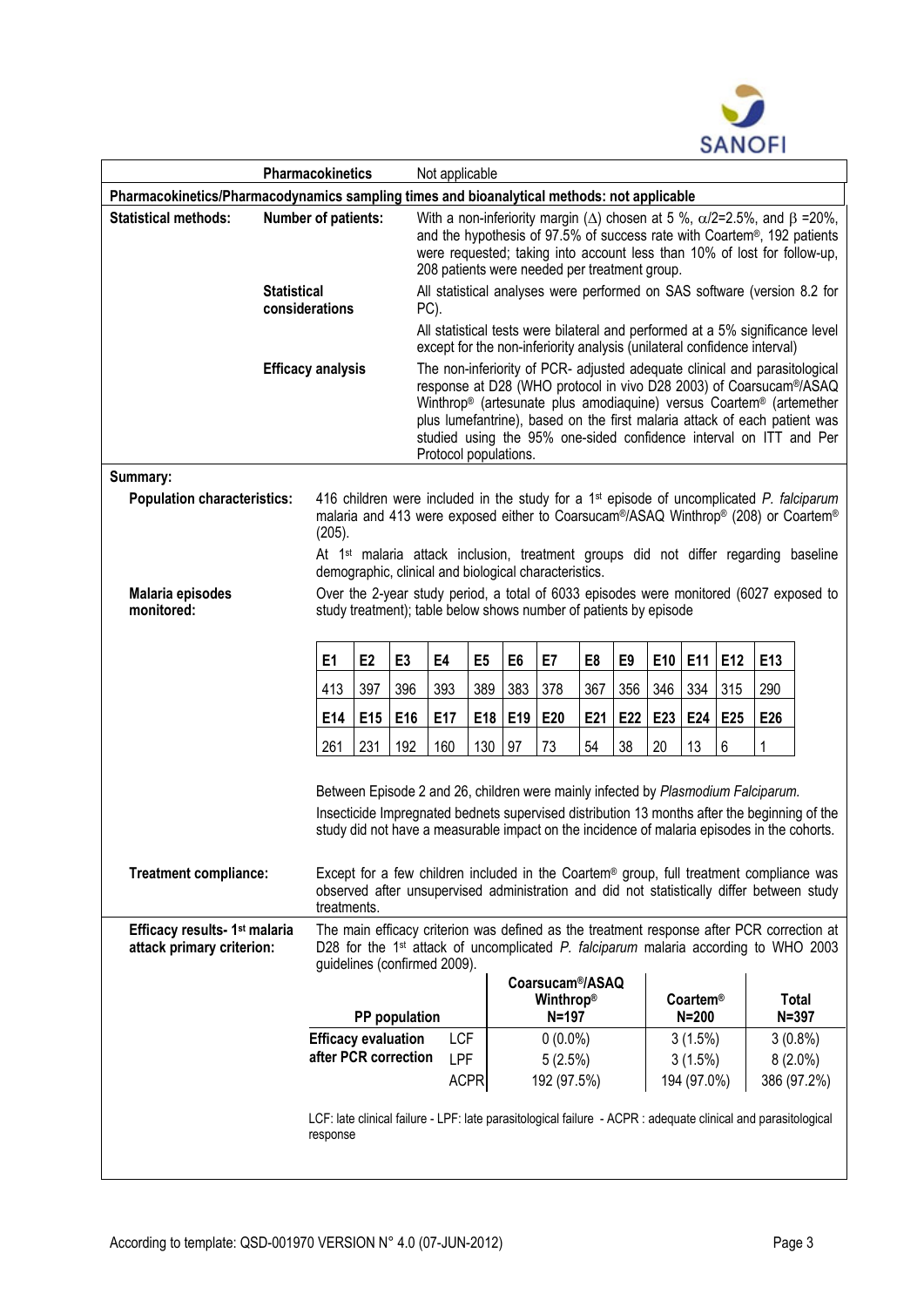

| Efficacy results - 1 <sup>st</sup> malaria<br>attack primary criterion -<br>cont'd: | As the inferior limit of the 95%CI [-0.028; 0.037] of the difference of the PCRc-ACPR rates<br>between groups was superior to -5%, the non inferiority with a 2.5% one-sided $\alpha/2$ risk error<br>has been demonstrated. Secondary analyses performed on the Intent to treat (ITT)<br>population confirmed the non inferiority with PCRc-ACPR rates of 97.0% vs 96.5% (95%CI [-<br>0.030; 0.039]). The Kaplan-Meier survival method in both ITT and Per protocol (PP)<br>populations did not show any significant difference between study treatments.                                                                                                                               |
|-------------------------------------------------------------------------------------|------------------------------------------------------------------------------------------------------------------------------------------------------------------------------------------------------------------------------------------------------------------------------------------------------------------------------------------------------------------------------------------------------------------------------------------------------------------------------------------------------------------------------------------------------------------------------------------------------------------------------------------------------------------------------------------|
| Efficacy results- 1 <sup>st</sup> malaria<br>attack:                                | For the first episode, success rates at D42 after PCR correction in the ITT and PP<br>populations were respectively 96% and 96.4% in the Coarsucam®/ASAQ Winthrop® and<br>94.5% and 95% Coartem <sup>®</sup> groups.                                                                                                                                                                                                                                                                                                                                                                                                                                                                     |
|                                                                                     | ACPR rates observed before PCR correction at D28 in the PP and ITT populations were<br>respectively 52.3% and 52% in the Coarsucam®/ASAQ Winthrop® group vs 52.0% and<br>51.7% in the Coartem® group. Despite very close cure rates, non-inferiority was not<br>statistically shown; low efficacy rates observed in both groups led to a dramatic decrease in<br>the power of the statistical test, to only 20%.                                                                                                                                                                                                                                                                         |
|                                                                                     | Time to parasitological clearance did not differ between the Coarsucam®/ASAQ Winthrop®<br>and Coartem® groups (respectively: $1.8 \pm 0.4$ days vs $1.8 \pm 0.5$ days - p = 0.150). At D1 mean<br>parasite density was significantly lower in the Coarsucam <sup>®</sup> /ASAQ Winthrop <sup>®</sup> group than in<br>the Coartem® group (respectively: 986.5 ± 2 400.8 vs 1 214.4 ± 2 381.7 parasites/ $\mu$ L - p =<br>0.030). This difference was no longer seen at D2 with 97.7% of all treated children free of<br>parasites. No parasite was detected at the D3 and D7-follow-up visits in any child.                                                                              |
|                                                                                     | The number of gametocytes carriers during the follow-up of the 1 <sup>st</sup> malaria attack did not<br>differ between groups, ranging between 12.0% and 17.5% during the first week, and then<br>being less than 5%.                                                                                                                                                                                                                                                                                                                                                                                                                                                                   |
|                                                                                     | Significantly more children were apyretic in the Coarsucam®/ASAQ Winthrop® group than in<br>the Coartem® group at D1 of the first episode (respectively $98.5\%$ vs $86.1\%$ - p <0.001). At<br>D3, no difference was observed between study treatment groups, the proportions of apyretic<br>children in each treatment group were respectively 99.5% and 96.5%.                                                                                                                                                                                                                                                                                                                        |
| <b>Efficacy results -</b><br>subsequent malaria<br>attacks                          | ACPR rates observed after PCR correction at D28 in the PP population ranged between<br>80% and 98.9% for subsequent attacks. Although cure rates were often similar between the<br>2 groups, non inferiority was not demonstrated for some episodes, with no trend in favor of<br>either the Coarsucam <sup>®</sup> /ASAQ Winthrop <sup>®</sup> or Coartem® group. ACPR rates remained stable in<br>both treatment groups over time during the 23 months of the study.                                                                                                                                                                                                                   |
|                                                                                     | Children experienced a mean number of 15±5 malaria attacks (min. 1; median 15; max. 26).<br>Children included in the Coarsucam®/ASAQ Winthrop® group presented statistically more<br>malaria attacks (15.7 $\pm$ 4.9) than children included in the Coartem <sup>®</sup> group (14.4 $\pm$ 4.9) (p =<br>0.011). The average duration between 2 attacks was longer in the Coartem <sup>®</sup> than in the<br>Coarsucam <sup>®</sup> /ASAQ Winthrop <sup>®</sup> group: respectively $49 \pm 21$ days vs $43 \pm 18$ days (p = 0.002).                                                                                                                                                    |
|                                                                                     | Whatever the attack and the treatment group, all children were free from parasites at D3-end<br>of treatment showing the consistent susceptibility of parasites to artemisinin derivatives in<br>the study area during the study period.                                                                                                                                                                                                                                                                                                                                                                                                                                                 |
|                                                                                     | No impact of age on parasitological clearance profile was shown.                                                                                                                                                                                                                                                                                                                                                                                                                                                                                                                                                                                                                         |
|                                                                                     | While more than 10% of the children carried gametocytes at D0 of the 1 <sup>st</sup> malaria attack, this<br>proportion was nil or less than 2.3% at D0 for the following attacks, within only one<br>exception. That is an important feature in terms of transmission.                                                                                                                                                                                                                                                                                                                                                                                                                  |
|                                                                                     | For subsequent malaria attacks 98% or more children were apyretic at D3. This proportion<br>remained stable during the whole study period and never differed between treatment groups                                                                                                                                                                                                                                                                                                                                                                                                                                                                                                    |
| Efficacy results - anaemia -<br>all malaria attacks                                 | Mean haemoglobinemia was below the lower normal limit (<10g/dL) at D0 of the 1 <sup>st</sup> malaria<br>attack, but reached lower normal limit on D0 of the 2 <sup>nd</sup> attack. It was close to or above 11<br>$g/dL$ between the 4 <sup>th</sup> and 10 <sup>th</sup> attacks and ranged between 10 to 11g/dL at the subsequent<br>attacks without clinically significant differences between groups. Nearly four out five children<br>(79.4%) were anaemic at inclusion for the 1 <sup>st</sup> malaria attack, this proportion decreased<br>dramatically by almost half (42.7%) at the 2 <sup>nd</sup> attack, then ranged between 12.9% and 36.0%<br>from the following attacks. |